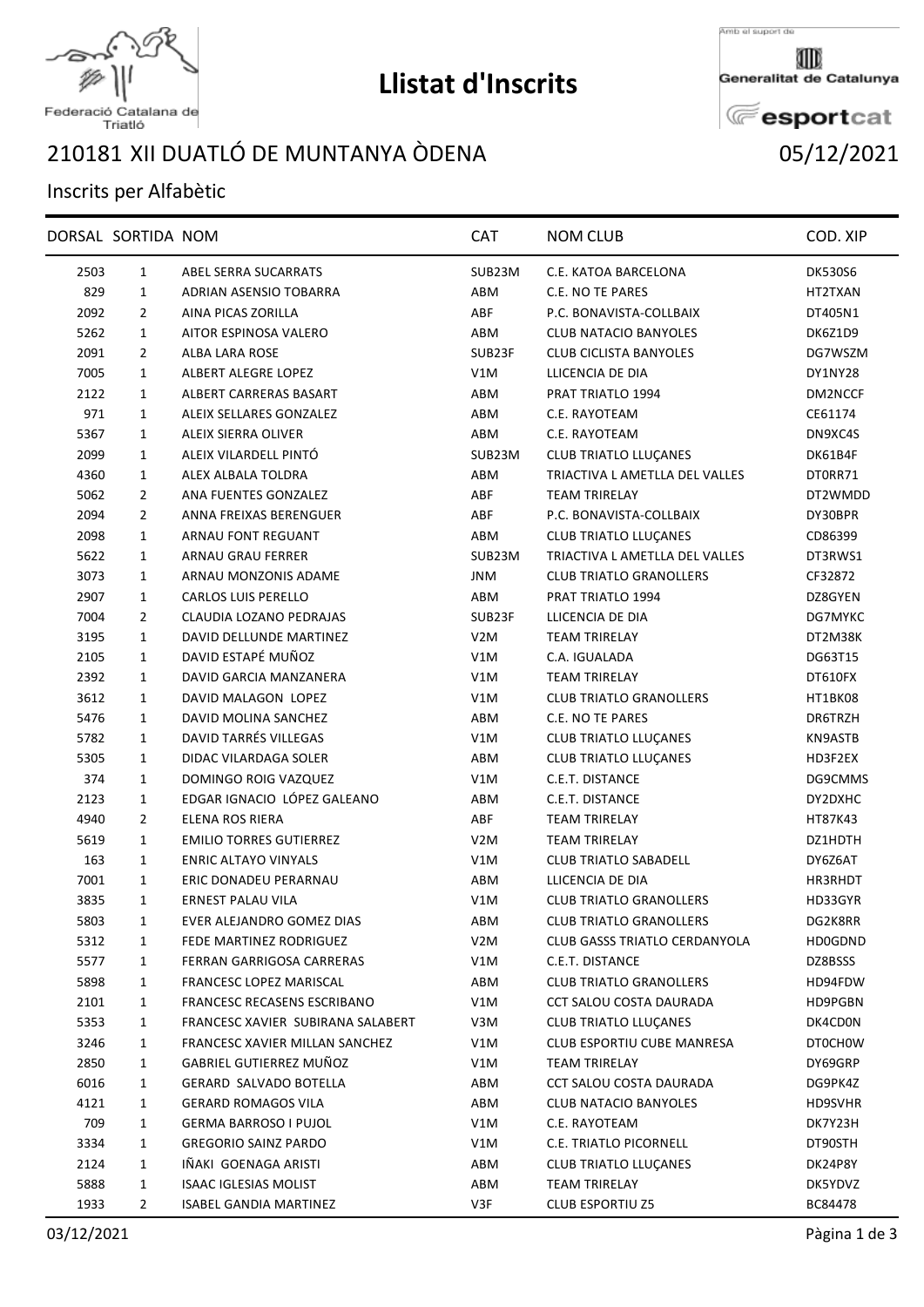|      | DORSAL SORTIDA NOM |                                   | <b>CAT</b>       | <b>NOM CLUB</b>                | COD. XIP       |
|------|--------------------|-----------------------------------|------------------|--------------------------------|----------------|
| 4325 | 1                  | <b>IVAN ARTIGAS REIXACH</b>       | V1M              | TRANSTRIATLON                  | DR9V6KK        |
| 1095 | 1                  | <b>IVAN HERRUZO FERNANDEZ</b>     | V1M              | C.E. RAYOTEAM                  | DY1T24C        |
| 7006 | 1                  | JACINT CAROL                      | V1M              | LLICENCIA DE DIA               | HD30ZED        |
| 8005 | 1                  | JAUME ESTEBANELL PICH             | V <sub>2</sub> M | LLICENCIA DE DIA               | DK2H7PF        |
| 2348 | 1                  | JAUME GRACIA ALCACER              | V1M              | <b>INDEPENDIENTE</b>           | DG6PP8X        |
| 175  | 1                  | JAUME SOLER SERRANO               | V <sub>2</sub> M | <b>CLUB TRIATLO SABADELL</b>   | DZ12NZ2        |
| 4348 | 1                  | JOAN RIBA PUIGORIOL               | SUB23M           | <b>CLUB TRIATLO LLUÇANES</b>   | DG2YZ92        |
| 2815 | 1                  | JOAN CARLES CASTELLA MARCHAN      | V <sub>2</sub> M | <b>TEAM TRIRELAY</b>           | DY5Z1T9        |
| 8002 | 1                  | JOAN RIBA BURDO                   | ABM              | <b>FEEC</b>                    | DW3C9RE        |
| 2399 | 1                  | JOAQUIM FERNANDEZ CLOTET          | ABM              | <b>C.E. TRIATLO PICORNELL</b>  | HT98YMB        |
| 2933 | 1                  | JOAQUIN SALVADOR TREMOLEDA        | V1M              | CCT SALOU COSTA DAURADA        | DN87YT3        |
| 5454 | 1                  | JONATHAN BERROCAL LOPEZ           | ABM              | <b>CLUB TRIATLO GRANOLLERS</b> | DT49CTE        |
| 7003 | 1                  | <b>JORDI ARBAT TRAVER</b>         | ABM              | LLICENCIA DE DIA               | VX5EWYN        |
| 2118 | 1                  | <b>JORDI COMPTA SOUS</b>          | V <sub>2</sub> M | <b>CLUB CICLISTA BANYOLES</b>  | CH36219        |
| 3336 | $\mathbf{1}$       | <b>JORDI GARCIA BERMUDEZ</b>      | ABM              | C.E. RAYOTEAM                  | DG43YDC        |
| 7002 | 1                  | <b>JORDI SERAROLS FAJAS</b>       | V <sub>2</sub> M | LLICENCIA DE DIA               | DT2M9D9        |
| 8006 | 1                  | JORDI TANYÀ                       | ABM              | LLICENCIA DE DIA               | DY6YY4E        |
| 2084 | 1                  | <b>JORDI TEIXIDOR MIR</b>         | ABM              | <b>CLUB CICLISTA BANYOLES</b>  | DG3ECSR        |
| 8003 | 1                  | JORGE SOTOMAYOR CALVO             | V1M              | LLICENCIA DE DIA               | DY8T624        |
| 3196 | 1                  | JOSE DOMINGUEZ SANCHEZ            | V <sub>2</sub> M | <b>TEAM TRIRELAY</b>           | DG3XNT9        |
| 1087 | 1                  | <b>JOSE LUIS BELVIS ROMERO</b>    | V <sub>2</sub> M | <b>CLUB TRIATLO VALLIRANA</b>  | DK69EVX        |
| 2466 | 1                  | JOSE LUIS HERNANDEZ ORDAX         | V1M              | CLUB ESPORTIU I RUN WITH LEIVA | HD1H1SK        |
| 1749 | 1                  | JOSE MARIA GARCIA SANCHEZ         | V1M              | C.E. PEDALA.CAT BALAGUER       | HD2PX86        |
| 934  | 1                  | JOSE MOLINA SEGOVIA               | V <sub>2</sub> M | C. BCN TRIATHLON TOTAL3        | DK1HZMH        |
|      |                    | JOSEMI RODRIGUEZ MECA             |                  | LLICENCIA DE DIA               | HG2ZFD6        |
| 8004 | $\mathbf{1}$       |                                   | V1M              |                                |                |
| 5583 | 1                  | JOSEP FERNANDEZ SASTRE            | V1M              | C.N. VILAFRANCA                | DA7N6KH        |
| 233  | 1                  | <b>JUAN ANTONIO CRESPO</b>        | V1M              | <b>CLUB ESPORTIU Z5</b>        | DT2MM44        |
| 3699 | 1                  | <b>JUAN LUIS GARCIA ESCRIBANO</b> | ABM              | <b>CLUB TRIATLO SABADELL</b>   | CB12527        |
| 119  | 1                  | <b>JUANJO GALLARDO GONZALEZ</b>   | V <sub>2</sub> M | PRAT TRIATLO 1994              | DY1C2XV        |
| 2089 | 2                  | <b>JUDIT REINA CORVILLO</b>       | ABF              | <b>CLUB CICLISTA BANYOLES</b>  | HT933V4        |
| 4268 | 1                  | JULIO CESAR GAONA NUÑEZ           | ABM              | C.E.T. DISTANCE                | DT2SXFN        |
| 7007 | 1                  | KEVIN FERNÁNDEZ ÁLVAREZ           | SUB23M           | LLICENCIA DE DIA               | DG7MG48        |
| 5138 | 2                  | LAURA TERRADAS ILL                | ABF              | <b>CLUB TRIATLO GRANOLLERS</b> | DG5XKV7        |
| 2090 | 2                  | LESLIE REKOW REPULLO              | ABF              | <b>CLUB CICLISTA BANYOLES</b>  | KX8BKB1        |
| 1533 | 1                  | LLUIS ALBERT VILAGINES ROMERO     | V1M              | C.E. PEDALA.CAT BALAGUER       | DZ15C0V        |
| 161  | 1                  | LLUIS AMAT TARDIU                 | V3M              | SOCIETAT ATLETICA CORBERA      | DK1X8E7        |
| 960  | 1                  | LLUIS PONS I CASALS               | V <sub>2</sub> M | TOT VICI EN BICI CLUB ESPORTIU | DA9E1D7        |
| 185  | 1                  | MANEL MOLINA LOPEZ                | V <sub>2</sub> M | C.E. TRIATLO PICORNELL         | CF54115        |
| 877  | 1                  | MANEL VIVANCOS GONZALEZ           | V3M              | C.A. IGUALADA                  | DF66PW5        |
| 7008 | 1                  | MARC CARMONA                      | SUB23M           | LLICENCIA DE DIA               | DT4ZD46        |
| 2096 | 1                  | <b>MARC CIRERA CASELLAS</b>       | ABM              | P.C. BONAVISTA-COLLBAIX        | HZ3FTEF        |
| 2114 | 1                  | MARC CODINA PRATS                 | ABM              | C.A. IGUALADA                  | DK69Z23        |
| 5785 | 1                  | MARC DONADEU PERARNAU             | ABM              | <b>CLUB TRIATLO GRANOLLERS</b> | HD91W68        |
| 1168 | 1                  | MARIANO MENDEZ CABRAS             | V3M              | CLUB NATACIO MANRESA           | DY56FG7        |
| 8    | 2                  | MARTA BASSA GARCIA                | V1F              | P.C. BONAVISTA-COLLBAIX        | DG9CX8N        |
| 4310 | 1                  | <b>MARTINIA SABATER</b>           | V1M              | C.E. PEDALA.CAT BALAGUER       | DK825YD        |
| 883  | 1                  | MIGUEL ÁNGEL BASELGA DÍAZ         | V1M              | CCT SALOU COSTA DAURADA        | HD3EB54        |
| 1159 | 1                  | MIGUEL ANGEL MARTINEZ ALFONSO     | V3M              | PRAT TRIATLO 1994              | DY5PZWR        |
| 8007 | 1                  | MIQUEL FERNANDEZ                  | V3M              | <b>FEEC</b>                    | DG9XCDE        |
| 2104 | 1                  | MIQUEL GAJA CAPDEVILA             | SUB23M           | CLUB TRIATLO LLUÇANES          | DW17GT6        |
| 4408 | 1                  | MIQUEL LLEVAT MATALLANA           | V <sub>2</sub> M | CLUB VO2 TEAM                  | DT668R7        |
| 2120 | 2                  | MIREIA BADIA CAMPRUBI             | ABF              | P.C. BONAVISTA-COLLBAIX        | DY12RZC        |
| 2199 | 2                  | MONTSERRAT MALDONADO PINTO        | V1F              | <b>TEAM TRIRELAY</b>           | <b>HD3V58K</b> |
| 2131 | $\mathbf{1}$       | ORIOL FORNS NADAL                 | ABM              | <b>CLUB TRIATLO GRANOLLERS</b> | DK5MD3P        |
| 1522 | 1                  | ORIOL GARCIA BOSCH                | ABM              | C.E. TRIATLO PICORNELL         | DY13H05        |
| 1846 | 1                  | ORIOL MARTÍNEZ MACIÀ              | SUB23M           | PRAT TRIATLO 1994              | DY3CY0E        |
| 3854 | 1                  | <b>OSCAR ARIAS</b>                | ABM              | CCT SALOU COSTA DAURADA        | HD3KHF3        |
|      |                    |                                   |                  |                                |                |